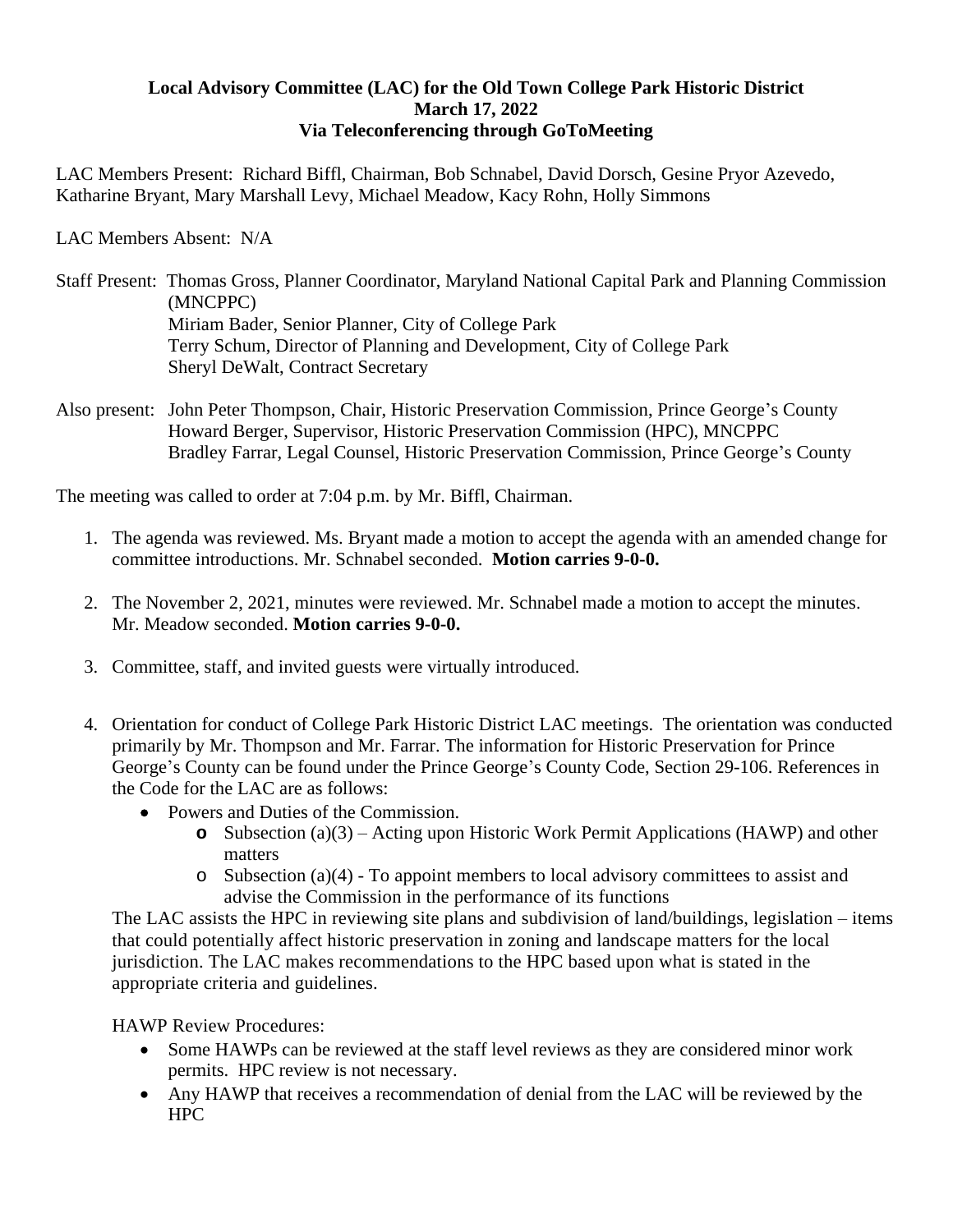- LAC review of HAWPs and recommendations to the HPC are to be based on Section 29-111 Criteria for Historic Area Work Permits
	- (a) The Commission shall instruct the Director to deny a permit if it finds, based on the evidence and information presented to it, that the alteration for which the permit is sought would be inconsistent with, or inappropriate or detrimental to, the preservation, enhancement, or ultimate protection of the historic resource and the purposes of this Subtitle.
	- (b) The Commission shall instruct the Director to issue a permit subject to such conditions as are found to be necessary to ensure conformance with the purposes and requirements of this Subtitle, if it finds that:
		- 1) The proposal will not substantially alter the exterior features of the historic resource;
		- 2) The proposal is compatible in character and nature with the historical, archaeological, architectural, or cultural features of the historic resource and is in harmony with the purpose and intent of this Subtitle;
		- 3) The proposal will enhance or aid in the protection, preservation, and public or private utilization of the historic resource in a manner compatible with its historical, archaeological, architectural, or cultural value;
		- 4) The proposal is necessary in order to remedy unsafe conditions or health hazards;
		- 5) The proposal is necessary in order that the owner of the subject property not be deprived of reasonable use of the property or suffer undue hardship; or
		- 6) In balancing the interests of the public in preserving the historic resource with the use and benefit of the alternative proposal, the general public welfare is better served by issuance of the permit.
	- (c) In the case of any application for work within an environmental setting of a Historic Site, or on property located within a Historic District, the Commission shall be lenient in its judgment of applications for structures of little historical or design significance or for new construction. This shall mean that the Commission will authorize issuance of such permit, with any necessary conditions, if authorization of such permit would not impair the character of the Historic Site or Historic District.
	- (d) Nothing in this Subtitle shall be construed to limit new construction, alteration, or repairs to any particular period or architectural style. (This was explained to mean that the building is deemed to be a reflection of time and place when built. Compatibility is encouraged.)
- The hierarchy of LAC review criteria for HAWPs is (a) 29-111 criteria; (b) Secretary of the Interior's *Standards for Rehabilitation*; and (c) Historic District Design Guidelines
- LAC reviews development applications that include zoning map amendments, conceptual site plans and detailed site plans; DSP review may include architectural drawings, engineering specifications for such items as roofing, windows, and doors of newly built structures, fencing, and adequate buffering for landscape concerns.
- The HPC will review recommendations from the LAC on development applications. The HPC then makes an advisory recommendation to the Planning Board and County Council for a final decision.
- The HAWP process has to be completed within 45 days from the time a permit is received and determined to be complete.

LAC Meetings:

 LAC should have a standard scheduled monthly meeting date. If there is no business to discuss, the meeting will be canceled with a minimum of 48 hours' notice. Mr. Gross will send out an inquiry to the committee on a suggested standard meeting date. (The HPC meetings on the 3<sup>rd</sup> Tuesday of each month; agenda items are due on the 2<sup>nd</sup> Tuesday of each month.)